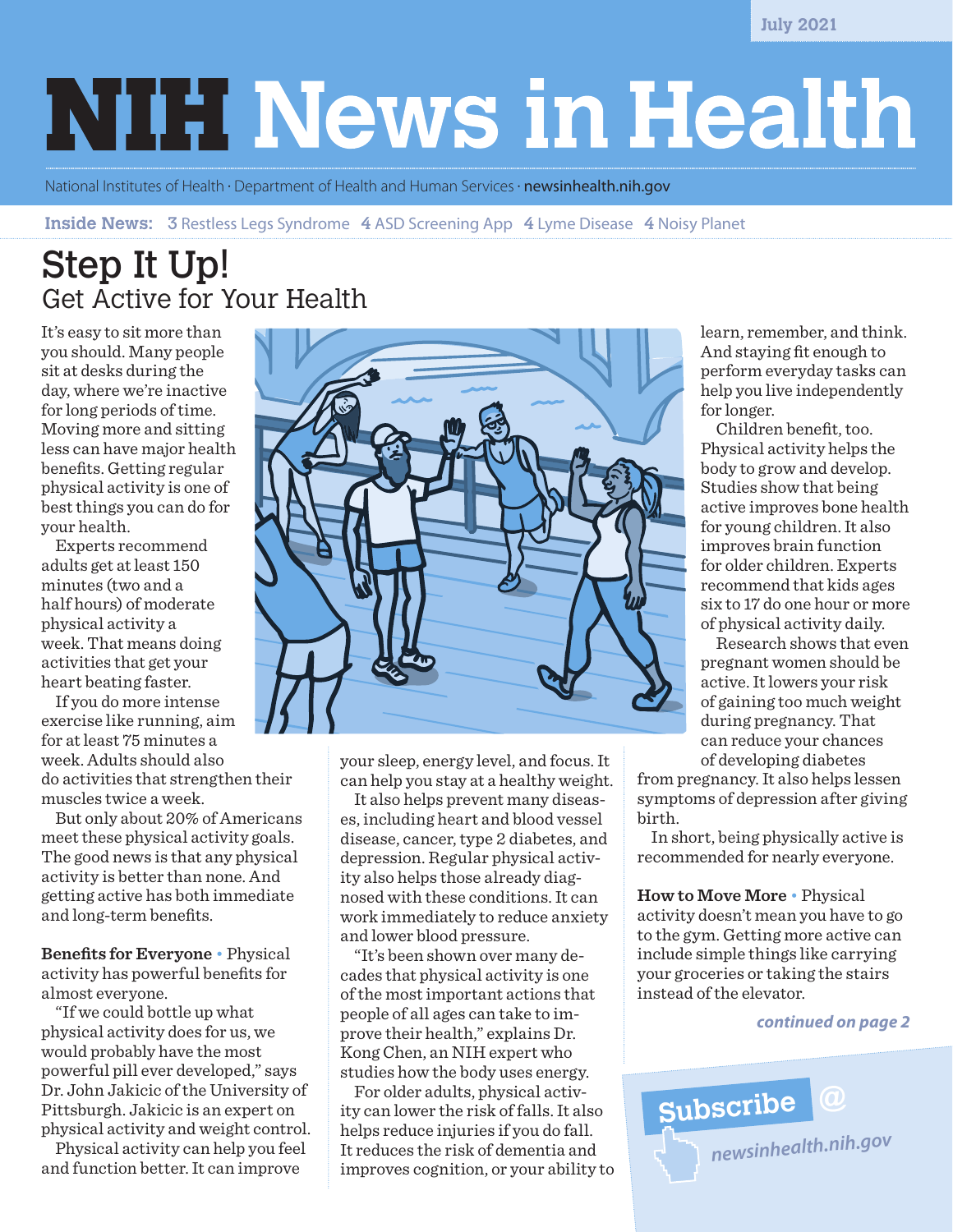"People mistakenly think that you have to do it a certain way," says Jakicic. "That you have to get your heart rate into a certain zone, you have to work really, really hard, and you have to go to a special facility and wear special clothes." But little choices to be more active can still have big effects.

Meeting the 150-minute goal may seem overwhelming. But you can start with a few minutes at a time.

"If time is a barrier, you can still gain benefits by breaking your exercise sessions into smaller periods of time," says Jakicic.

For example, you could take three 10-minute walks throughout the day to meet a 30-minute goal.

Recent research suggests you can benefit from even a couple of minutes of activity. Every minute counts when it comes to movement.

#### **A Step in the Right Direction**•

Walking is an easy way to get moving. But some places make that easier than others. Studies have found that your neighborhood can affect how active you are. Scientists have asked what makes a neighborhood "walkable."

### **NIH News in Health**

**ISSN 2375-6993** (Print) **ISSN 1556-3898** (Online) **Editor** Harrison Wein, Ph.D.

**Managing Editor** Tianna Hicklin, Ph.D. **Graphics** Alan Defibaugh (illustrations), Bryan Ewsichek (design)

**Contributors** Erin Bryant and Sharon Reynolds

Use our articles and illustrations in your own publication. Our material is not copyrighted. Please acknowledge *NIH News in Health* as the source and send us a copy.

### **[newsinhealth.nih.gov](https://newsinhealth.nih.gov)**



**National Institutes of Health** *NIH…Turning Discovery Into Health®*

Office of Communications & Public Liaison Building 31, Room 5B52 Bethesda, MD 20892-2094 email: nihnewsinhealth@od.nih.gov phone: 301-451-8224

**continued from page 1** The **Manufarther We found that things like having** destinations close by to where you live certainly encourages more walking," says Dr. Brian Saelens of the University of Washington and Seattle Children's Research Institute. People are more likely to walk to a nearby store, for example.

> Saelens' team studies how environment influences physical activity and eating.

"Walkable neighborhoods also have more connected street networks," he says, "so it's easy to get from point A to point B without taking a long route around."

His research also suggests that children are more physically active when they live near parks and playgrounds. For tips on making your neighborhood healthier and safer, visit [go.usa.gov/x6bBZ.](https://newsinhealth.nih.gov/2018/11/nurturing-healthy-neighborhoods)

#### **Strategies to Get Moving** •

Knowing you should be more active and doing it are two different things. Studies have found that the approaches that work vary from person to person.

"One solution that may work for one person may not work for others," notes Chen.

Some find that using wearable devices or phone apps to track progress can be motivating. Other people may benefit from joining a group that does physical activity together.

Making physical activity social can make it more fun and feel less like a chore. Try to find someone you enjoy being active with. That can be particularly important for kids, who are more likely to be active with others.

Parents also play a key role in keeping their kids active. "Parents need to model being active and provide opportunities for activity," Saelens says. Ask your child to take a walk with you. Even if they don't come, you're modeling the behavior. If low energy is keeping you from



Wise Choices Get Moving!

Here are some tips for making your day more active:

- Set specific goals for your physical activity. This increases the likelihood that you'll meet them.
- **Take the stairs instead of the** elevator.
- **Park your car at the far end of the** street or parking lot.
- **I** Make your screen time more active. Set up your space so you can walk on a treadmill while watching TV or stand when using the computer.
- $\bullet$  Try an online exercise class to stay active from home.
- $\bullet$  Set an alarm to go off every hour as a reminder to move around for a minute or two.
- $\bullet$  Have small weights in your office or around your home for doing arm exercises.
- **Take a walk on your lunch breaks.** Or have "walking meetings" with colleagues at work.

being active, schedule exercise for a time of day when you have the most energy. Tell yourself that physical activity will increase your energy level. It usually does.

So, find what works for you. It could be riding bikes with a friend, going out dancing, or taking a midday stroll.

"Any activity is better than no activity," says Jakicic. "Don't look for the magic bullet. Look for what works in your lifestyle, look for what works for you, and then try to build on that every day."

For more tips on getting physical activity, see the Wise Choices box.  $\blacksquare$ 

For more about physical activity and health, see "Links" in the online article:  $\text{Links}$  [newsinhealth.nih.gov/2021/07/](https://newsinhealth.nih.gov/2021/07/step-it-up)step-it-up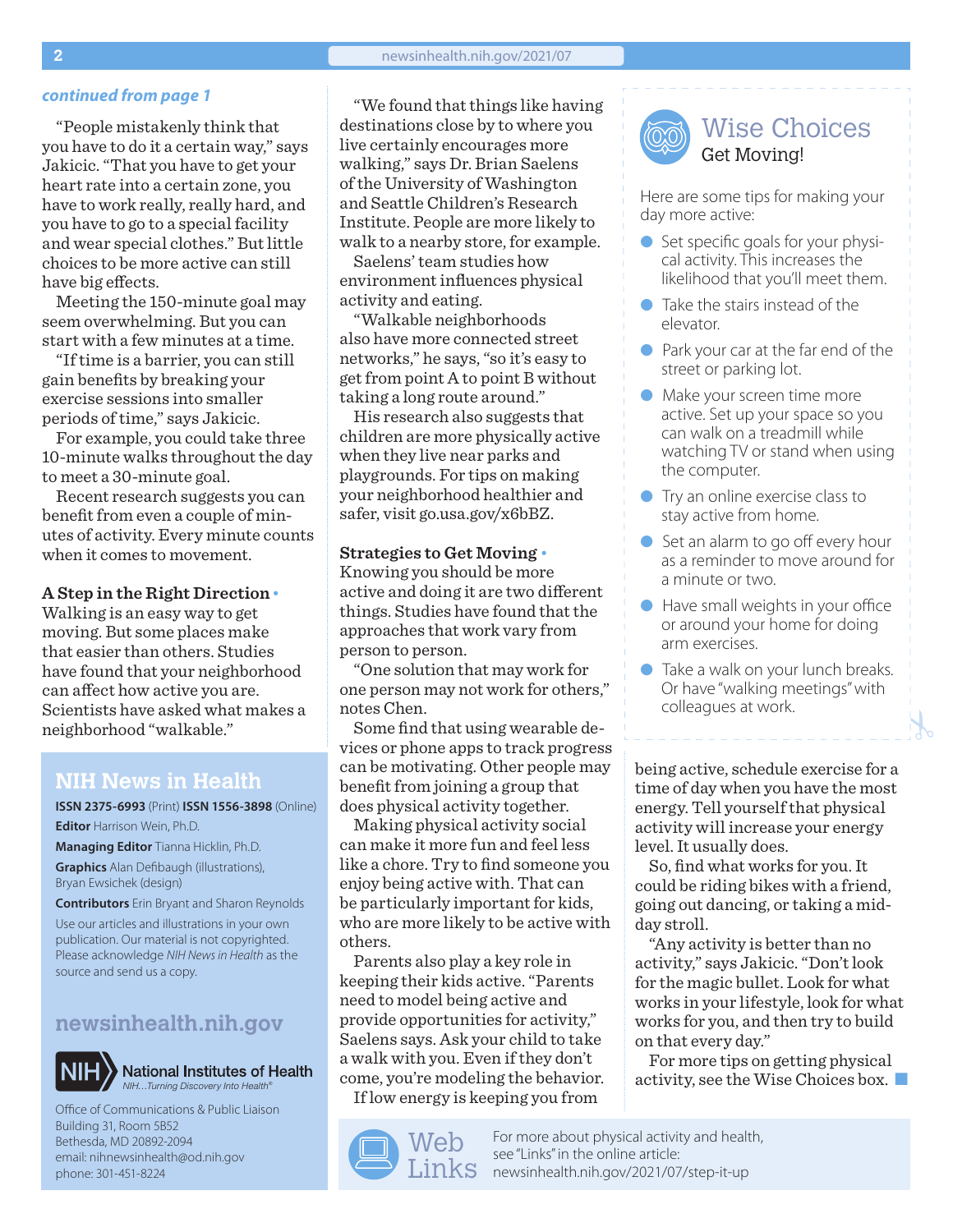### Disruptive Leg Movement? Managing Restless Legs Syndrome

Do you feel an overwhelming need to move your legs when sitting or lying down? Do these sensations make it hard to fall or stay asleep? These can be signs of restless legs syndrome, also known as RLS.

RLS is caused by problems with the way the nerves in the brain and body communicate with each other. These problems result in a strong, sometimes overwhelming urge to move the legs. This urge often comes with unpleasant feelings like tingling, burning, or throbbing.

Up to 7 to 10% of people in the U.S. may have RLS. Women are more likely than men to have the condition. **Genes** appear to play some role in who's at risk.

Symptoms may be mild and not interfere with daily life. But they can get worse over time. Four core symptoms define the disorder, explains Dr. Christopher Earley, a nervous system specialist at Johns Hopkins University.

One is the urgent need to move the legs. Second, leg discomfort is triggered by rest, like sitting or lying down. The third is that discomfort is relieved by movement.

"People feel better as soon as they

### Wise Choices Relieving RLS

- **Cut back on caffeine and alcohol.**
- **Avoid tobacco.**
- $\bullet$  Try a hot bath.
- **Give yourself a leg massage.**
- Use a heating pad or ice pack on your legs.
- **Talk with your health care** provider if these changes don't help. A specialist can help you try different types of medications to reduce symptoms.

get up and walk around," Earley says.

Fourth, symptoms get worse throughout the day, peaking in the evening and night.

Severe symptoms can affect people's everyday lives. They can particularly impact your ability to get a good night's sleep. This can, in turn, make it hard to work, drive, or do other daily activities.

Treatment for RLS depends on its severity. Certain lifestyle changes can help some people with mild to moderate symptoms (see the Wise Choices box for tips). If lifestyle changes don't help, medications may bring some relief.

The medications used for RLS affect different chemicals in the brain. It may be necessary to try different ones to see which work for you.

Drugs used to treat seizures can help rebalance the brain chemicals involved in RLS. Other drugs mimic the effect of a brain chemical called dopamine. Dopamine helps regulate movement and other functions. Certain pain medications and antianxiety drugs may also help.

Recent research suggests a lack of iron in the brain can trigger RLS. Doctors now often recommend iron supplements as part of treatment. Tests for iron in blood samples don't show whether the brain lacks iron. Some people with RLS have normal blood levels of iron, but still benefit from extra iron, Earley explains.

His team tested whether high doses of iron, given by IV, help people with RLS. The treatment





improved some people's symptoms even if they didn't have low levels of iron in their blood.

High doses of iron may prevent RLS from developing, too. But first, Earley says, they need to learn how to tell who's at risk of RLS because of low iron in the brain.

For now, symptoms are the only way to diagnose RLS. If you have think you may have this condition, talk with your health care provider. They can help you find ways to get some relief.



#### Genes

Stretches of DNA you inherit from your parents. They define features like your risk for certain diseases.

For more about restless legs syndrome, see "Links" in the online article:  $\text{Links}$  [newsinhealth.nih.gov/20](https://newsinhealth.nih.gov/2021/07/disruptive-leg-movement)21/07/disruptive-leg-movement